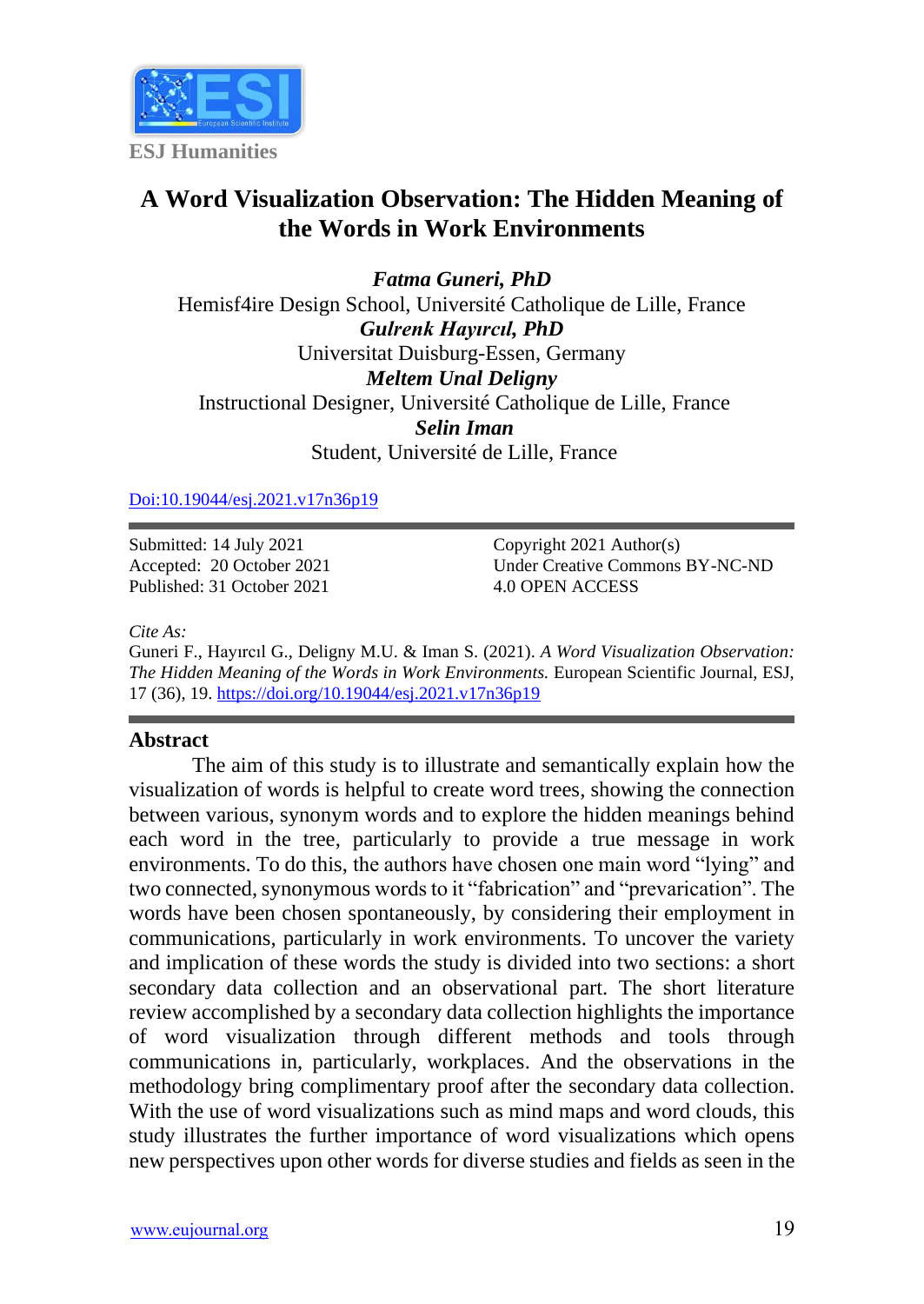glossary, a dictionary of the words, employed in Picture 1 which is provided as an example of source presentation for future works in similar studies.

**Keywords:** GraphWords, visualization, lying, fabrication, prevarication

#### **Introduction**

According to Merriam-Webster online dictionary to visualize is "to see or form a mental image of "ENVISAGE" and "to make (an internal organ or part) visible by radiographic visualization" (Merriam-Webster, 1). This means that words can be visual through a picture or illustration. Indeed, through the fast developments of technology and the digital age, there are a number of software applications providing new concepts for creative illustrations. One of these applications is the "word cloud (or *tag cloud*), which is a word visualization that displays the most used words in a text from small to large, according to how often each appears" (MonkeyLearn, 1). There are also visual dictionaries and Thesaurus's, interactive lexicons that represent language visually.<sup>1</sup> In this study, the visualization of a word and its connections are illustrated in the form of a mind map. Tony Buzan (2018) who promoted mental literacy was the inventor of the mind map. By introducing the mind map in the 1960s as an effective way for memorizing and note-taking "he helped millions of people around the world to structure their thoughts, reach their learning goals, and unleash their creativity" (Brandner, 2019). Xiaojun Wang (2018) explains that the mind map is

based on a hierarchy and classification of information, stretches out branches from a central topic by certain association. It can be seen as a radiating graph composed of a central topic and several branches. The way the brain thinks can be represented by the structure of the Mind Map. (2)

It is not a coincidence, therefore, that the mind map and mind mapping is popular among students, business people, artists, lecturers, writers, academicians, and many others. This study does not only illustrate but also explains the fascinating connection between the words "lying" and "fabrication", via mind mapping.

#### **Research Focus**

The focus is to practice mind mapping as word visualization to illustrate how far a speaker or a writer of a text could lead in the expressions by exploring the various notions and branches of a word. The focus is limited to "lying and fabrication" with the objective of providing clear

<sup>1</sup> For more please visit https://visuwords.com/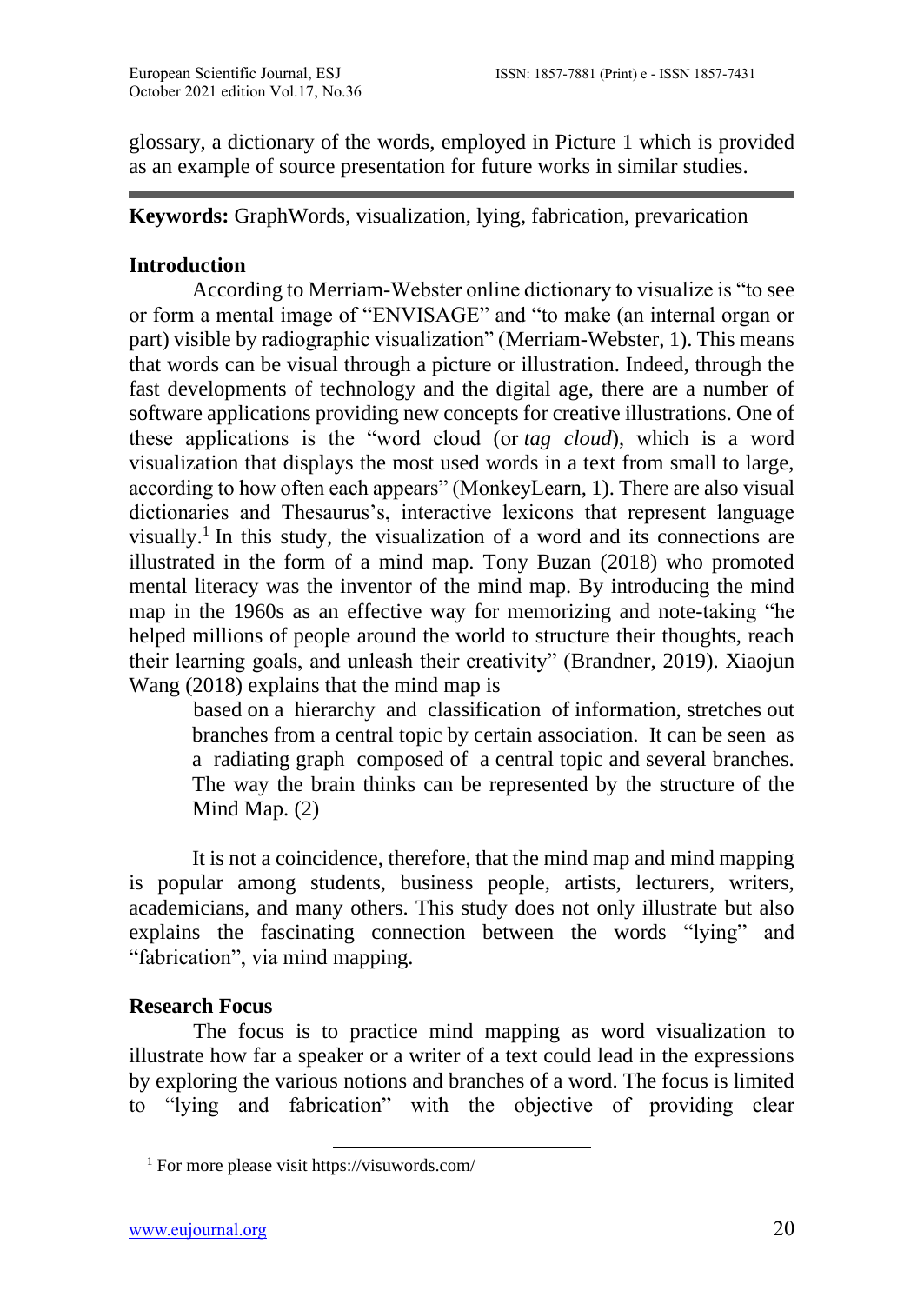recommendations about work and work environments where these words might be misunderstood or misinterpreted during oral or written communications. The authors of this paper realize regular studies in these domains. This work will bring a complementary approach to their previous works (Güneri and Hayırcıl, 2021) where they identified main issues about workplaces. This study's contribution to these identifications is about the usage of these words with their other meaning in a workplace that will change the understanding of messages between two parties.

## **Research Objectives**

- 1. Providing some real cases within a secondary data collection in order to highlight the importance of workplace experiences with word visualization (Figure 1, page 4).
- 2. Doing an experiment to bring a complimentary proof following secondary data collection (Picture 1, Methodology, page 5).
- 3. Providing a multi-disciplinary study (linguistic, text visualization, and work environments) to target different populations who would inspire from this study for future research and implications.

## **Short Literature Review**

# **1. Semantic Approach to the Relation Between "Lying" and "Fabrication"**

In many cultures, the word as well as the activity of "lying" has many negative connotations, since the meaning of a word depends on and reflects human experiences. Lying suggests not telling the truth and, therefore, is a vague statement. Paul Egre and Benjamin Icard argue in their article "Lying and Vagueness" (2018):

In situations in which a cooperative speaker is uncertain about the world, vagueness offers a resource for truthfulness: it avoids one's having to commit oneself to more precise utterances that would be either false or unjustifiably true, and it is arguably an optimal solution to satisfy the Gricean maxims of Quality and Quantity. (1)

Similarly, the word prevaricate is defined as "to deviate from the truth" (Merriam-Webster). Although Coleman and Kay (1981) note that a prototype theory is needed to explain the meanings of the word "lie" and, therefore, of "prevaricate", this work presents that lying and prevarication leads to creativity, which is underlined by the word and semantic meaning of fabrication. While to fabricate may have the meaning of fake and forge for example a document or a signature, the first definition that fabricate carries is that of making art and labor as well as to construct something. The visual work here is a wonderful presentation of how the words "lying", "prevarication"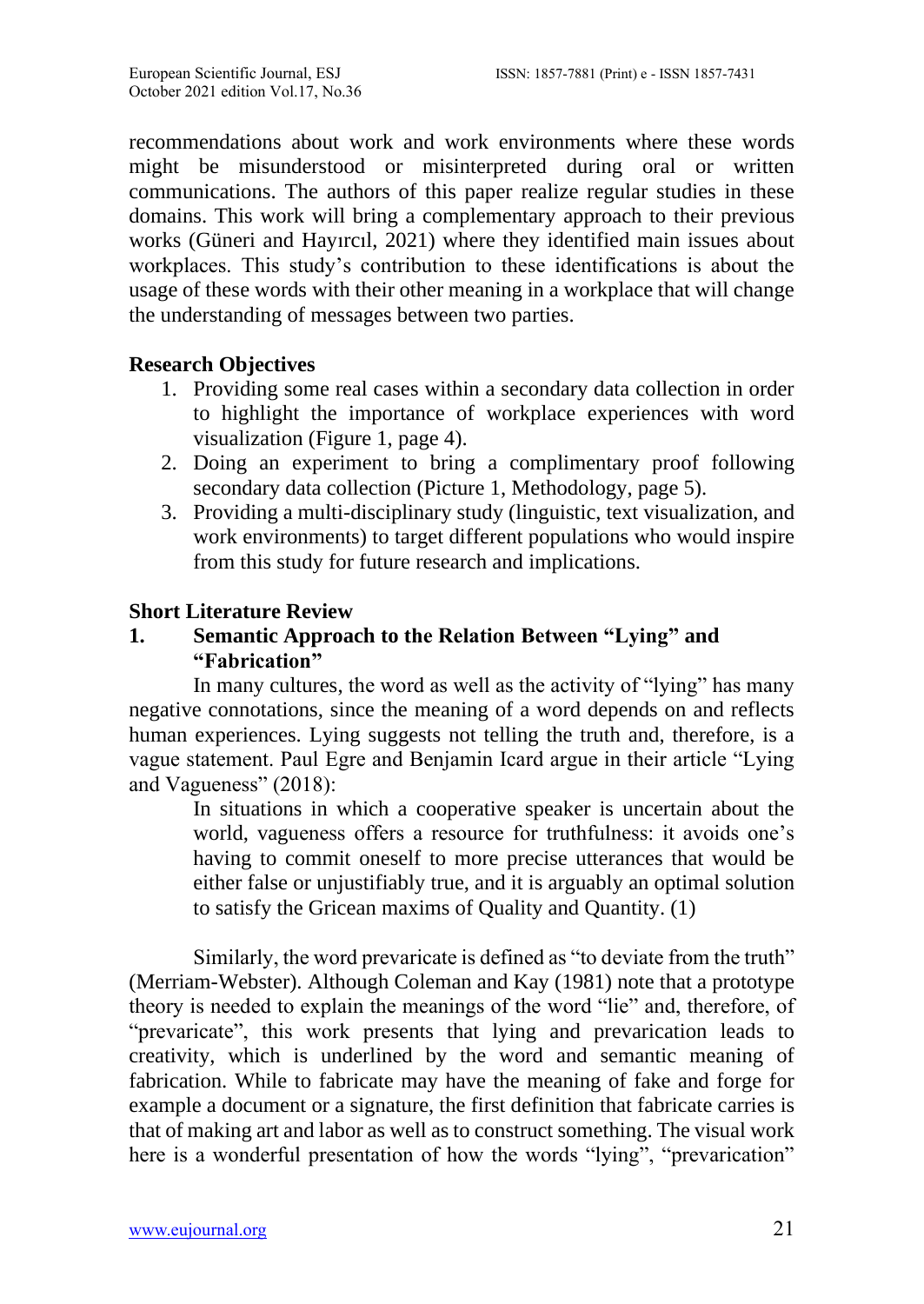and "fabrication" are connected to each other and construct creative work. More than that, the mind mapping of these words presents and opens a new perspective towards words that are usually associated with a negative connotation. Lying, therefore, does not only have to carry a burdening, stereotypical meaning but is also presenting a construction of imagination or original ideas in the production of artistic work.

## **2. Mind Mappings And Word Clouds**

Mind mappings and/or word clouds are mainly used in text mining studies, sentiment analysis (Younis, 2015), brief presentations of long texts (Figure 1), and brainstorming ideas (Karim and Abu, 2016). The difference between a mind map and a word cloud is that the objective in a mind map is to show the various connections between a main word/theme/expression/subject and related words/theme/expression/subjects. A mind map might be really short or long depending on the depth of the research done about the main word. However, a word cloud represents a basket of words, which are not always linked to each other, to brief principal information about a subject or issue. Several former studies were done approaching the mind map as an interactive visualization of natural language text (Elhoseiny, 2014). According to M. Nikolic (2014) the mind map is considered as a good "drafting strategy" which is "more appreciated and better received by students who are better able to structure their ideas and produce coherent texts" (Nikolic, 316). The mind map is also a "teaching and learning" tool, especially for learning vocabulary (Wang, 2018). Furthermore, in politics, work environments, community management, and in any other domains where speaking or writing to the public is required particularly word clouds are often used (Figure 1). By visualizing, the related words from one or many texts, scientists create topic modeling of words (Smith, Chuang, Hu, Boyd-Graber and Findlater, 2014). On the other hand, web-based software such as InfraNodus, which builds graphs and represents any text as a network, can be studied in detail due to the text network algorithm that the software creates (Paranyushkin, 2019).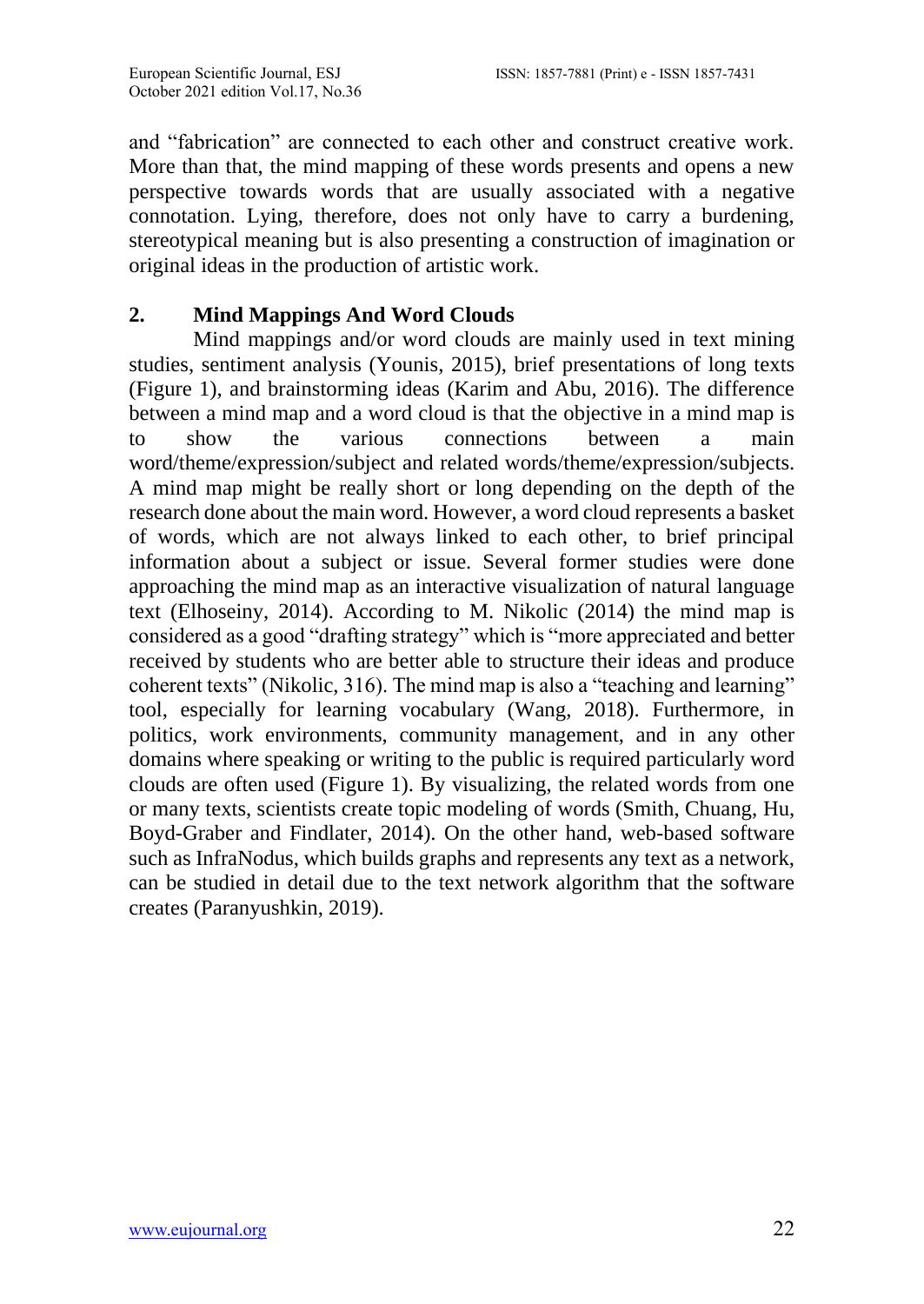

**Figure 1:** Speech briefing via Tag Clouds (Heer, 2009)

#### **Methodology**

#### **1. Research Story**

This study is evolved by a spontaneous finding after the hazardous exploration about the words on Graphwords. This online dictionary provides the synonym of words. "Lying" was one of the words that the authors of this study tried to explore how Graphwords functions. The result was surprising, since "lying" didn't present only a negative meaning or activity. The word is linked directly to fabrication and prevarication where the sense of the word completely changes.

#### **2. Word Visualization**

According to GraphWords (free English dictionary and thesaurus), "lying" is connected to two words: "fabrication" and "prevarication". By referring to GraphWords, the authors identified 40 words associated directly with "lying", "fabrication" and "prevarication". However, the word visualization via GraphWords was not possible. The authors looked for another software via which they could represent the bridges between "lying" and "fabrication/prevarication". They used EdrawMax Software which is providing a free web tool for word visualization. On the screen, they entered the words manually where the software is helpful with different services in writing and drawing.

Although this illustration may well be combined in infinitive variations, the work is limited through the screen limit due to the Wondershare EdrawMax Software (Free Version). After identifying the visual links between the words, it is prepared with the mind map illustrated below by Wondershare (Picture 1). The picture on the next page has been interpreted with a sematic approach.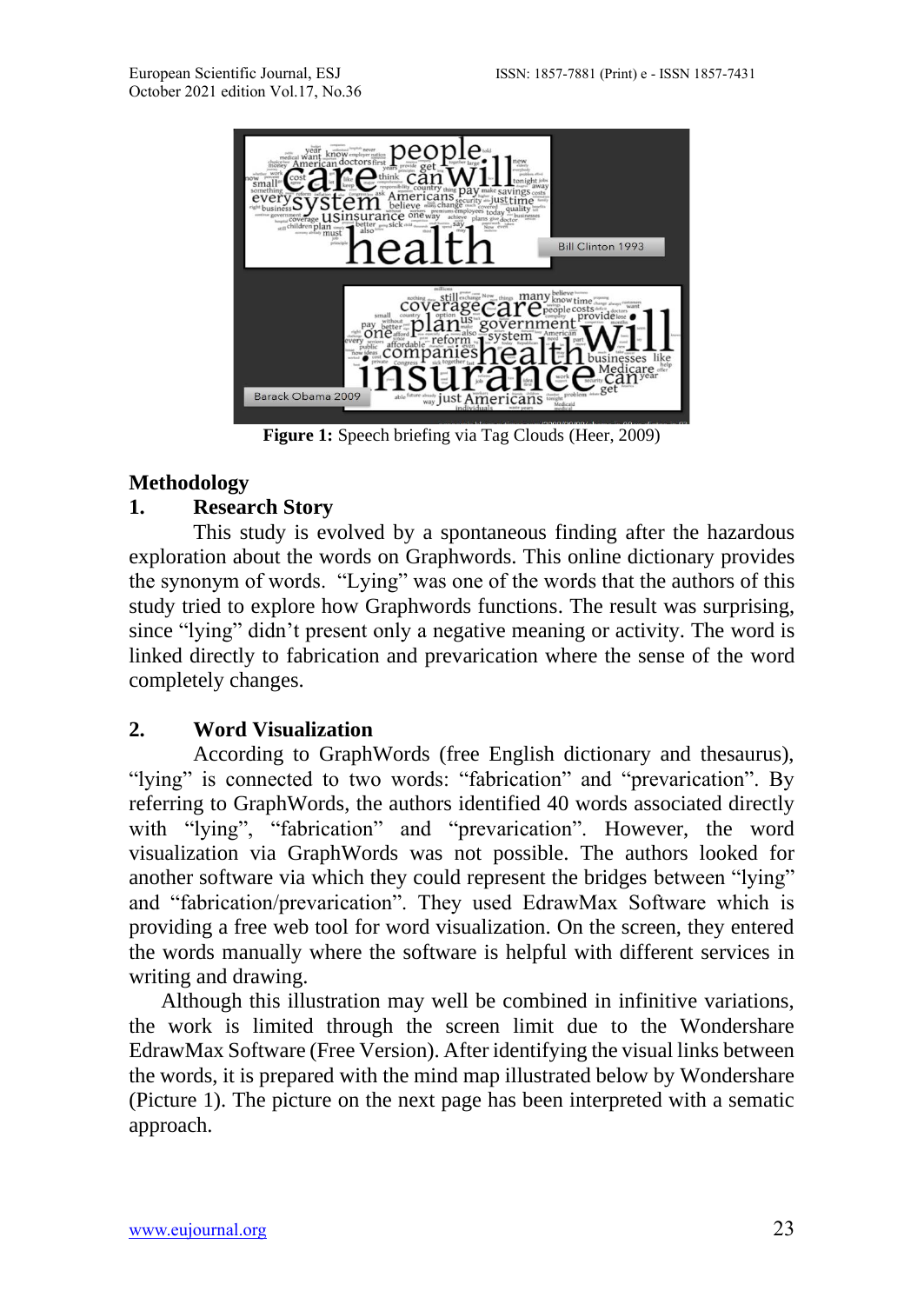As it's seen the picture starts with the main words: Lying, Fabrication, and Prevarication. In the first stages of the picture, the only common point between fabrication and prevarication seems to lie. In the next stage, prevarication brings long connections with the words forgoing and forswearing which are the branch of another central word "renunciation", in other words, which means stopping an engagement. <sup>2</sup> At any stage, there is not any bridge between fabrication and prevarication. They stay as separated words. On the other hand, both represent two different meanings of lying. At this point this study uncovers some research propositions for future researches:

- 1. What are the challenges for managers and public speakers when they use these kinds of words which seem to have different meanings but are connected to each other?
- 2. What are the risks of employing these kinds of words while communicating in work environments?

<sup>2</sup> https://dictionary.cambridge.org/fr/dictionnaire/anglais/renunciation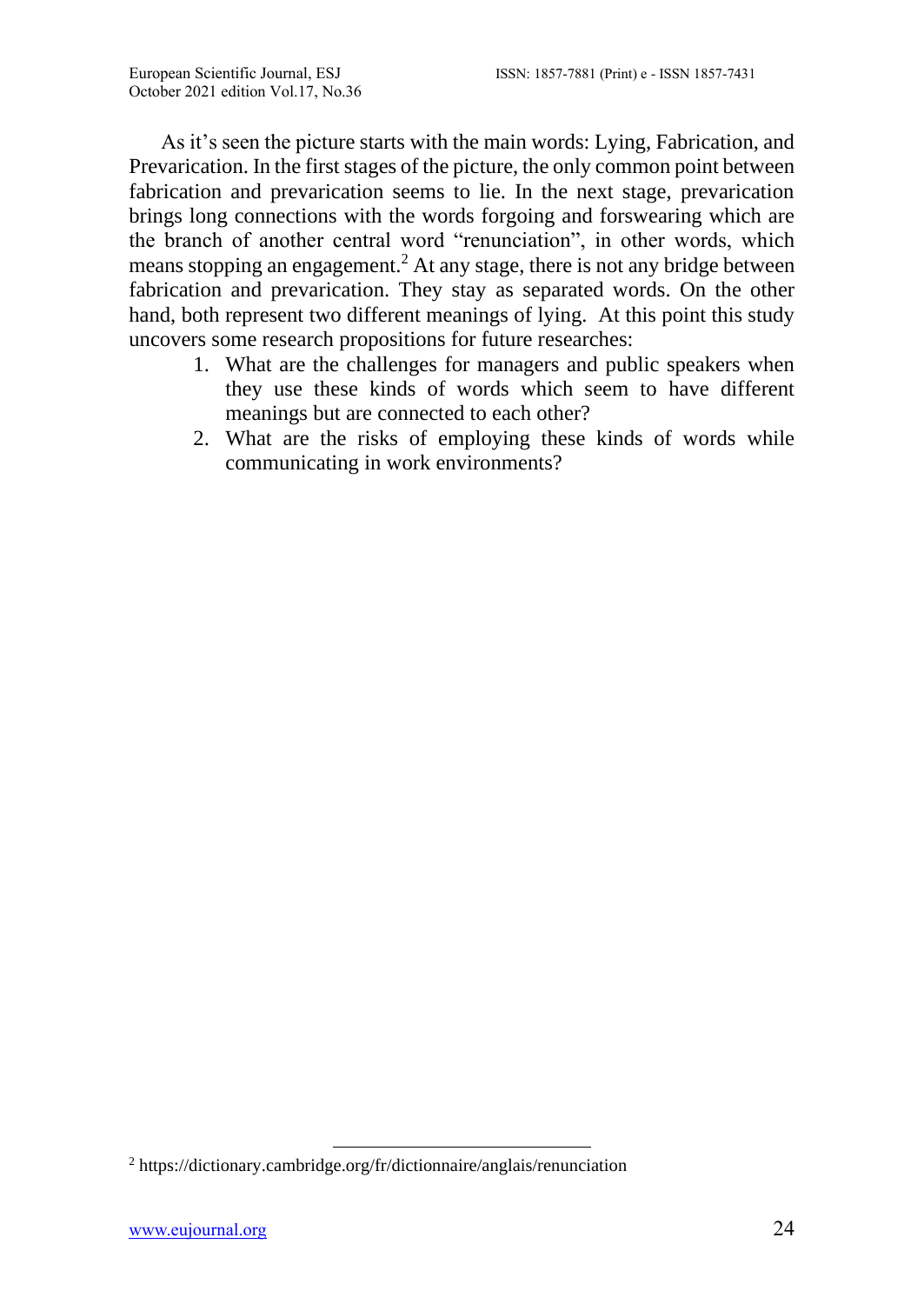

Picture 1: Mind map of the meanings of "lying"

#### **Discussion**

Similar to Younis's (2015) definition of text mining which "is the automated process of detecting and revealing new, uncovered knowledge and inter-relationships and patterns in unstructured textual data resources", the visualization of words helps to construct new perspectives and potentials of a concept or idea that may have remained concealed to the reader or the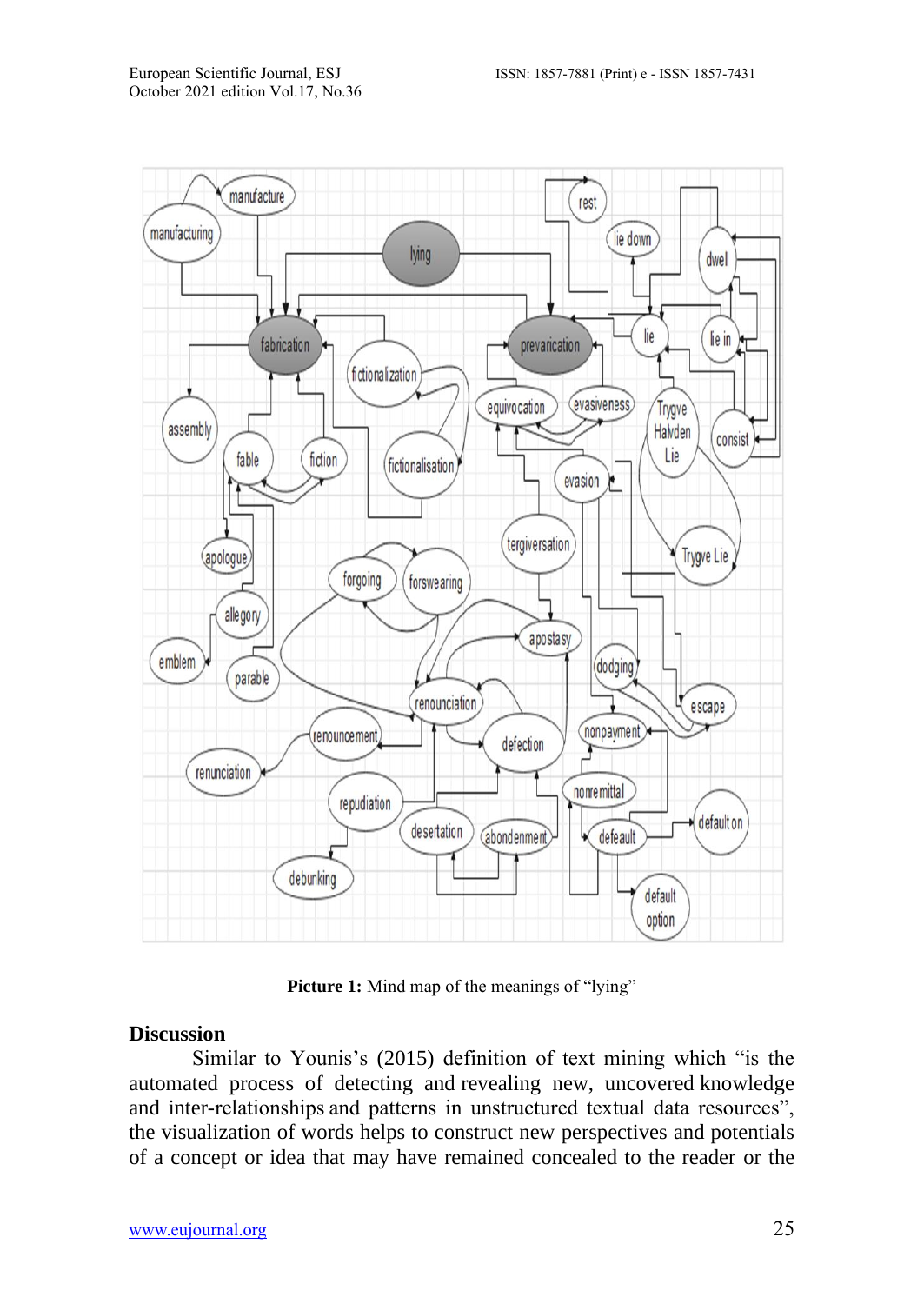audience (Younis, 44). Since presentations play a crucial role not only in academics and business but also in TV and social media or digital platforms, visualization of words for a wider and especially multicultural audience requires further attention.

One of the most important benefits of visualization of words is effective communication between the speaker and the audience. The ability to communicate not only verbally but also with a depiction helps the listener to understand quickly and clearly the idea that is delivered. According to the Office of Training and Education of the U.S. Occupational Safety and Health Administration "Clear pictures multiply the audience's level of understanding of the material presented" and "with pictures, the concepts or ideas you present are no longer simply words - but words plus images" (Martinez and Monge, 2006). Many people in the audience in an international academic or business conference may well be from another culture. The idea is kept simple and clear and concentrates on the message rather than dwelling upon unnecessary word formations. In this way, it explains abstract ideas and can help to draw conclusions.

More than that, a visualization of the word is more engaging and interesting. While visual aids serve a unique role in a presentation, such as a picture, photos, videos, handouts, etc., visualization of words is also visible and very memorable. Indeed as K Sharma Suresh (2012) notes "psychologists and educators have found that the use of visual tools led to a retention of information rate three days after a meeting or other event that was six times greater than when information is presented by the spoken word alone" (Suresh, 294). Rather than to hear or read words, phrases, and sentences the audience is able to see the word within a new perspective, which may also give rise to further ideas. Therefore, the visualization of words is a tool for invention making it able to move beyond the use of synonyms and the standard way of thinking.

#### **Recommendations**

Visualizations are strongly recommended for explaining sophisticated texts. The examples might be from institutional documents, law, books, and research papers. They will be very helpful to help people with diverse education, culture, or perspective.

In work environments, visualization will be a motivational factor to facilitate the communication between employees and managers. Long e-mails and reports are considered as time-consuming, particularly in immediate decision takings. Future strategies of the company should be visualized to make them clear for any employee at any level. In other words, visualization provides better comprehension and learning.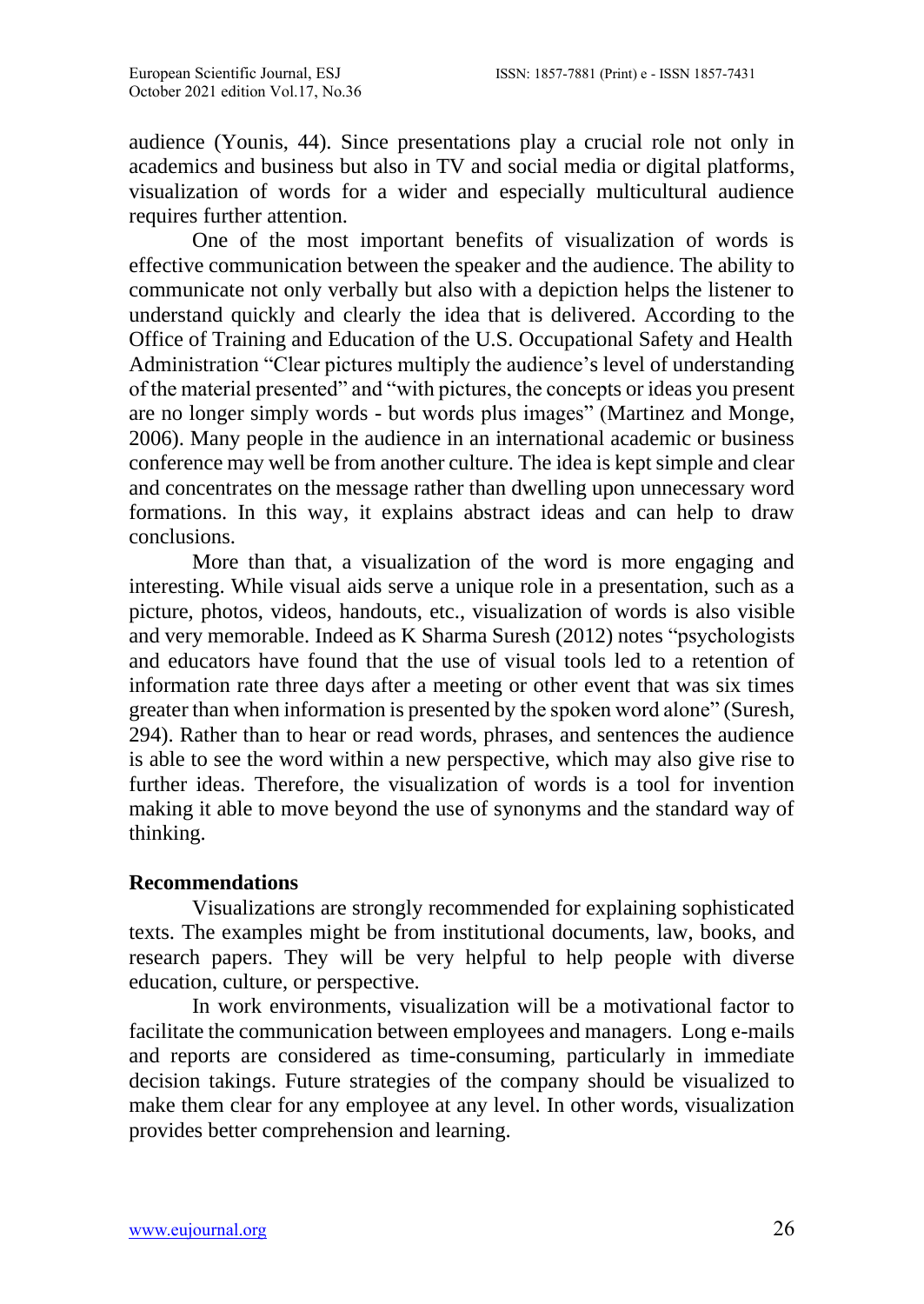Finally, the visualization is improving the way of creative thinking. Exploring the words' connotations will permit the professionals to express their ideas by using a wide vocabulary. Like in the case of lying and fabrication, metaphors will lead audiences and readers to develop the eighth sense in reading and listening.

#### **Conclusion**

This study illustrated and explained the connection between the word "lying" and "fabrication" through the visualization of the words via a tree depiction of "lying" and its branches "fabrication" and "prevarication". And provided a semantic approach to the relationship between "lying" and "fabrication". It also presented the benefits of visualization of words, such as a better understanding of a document or text, how the words are grouped, and compared patterns in a text. This study, therefore, does not only present an artistic connection between the words "lying" and "fabrication" but also offers a new perspective into diverse studies and approaches.

| <b>WORD</b>        | <b>TEXTUAL THESAURUS</b>                                                                                                                                                                                                                                                           |
|--------------------|------------------------------------------------------------------------------------------------------------------------------------------------------------------------------------------------------------------------------------------------------------------------------------|
| <b>ABANDONMENT</b> | (noun) "defection, desertion; withdrawing support or help<br>despite allegiance or responsibility his abandonment of his<br>wife and children left them penniless."<br>(noun) "forsaking, desertion; the act of giving something up."                                              |
| <b>ALLEGORY</b>    | (noun) "apologue, parable, fable; a short moral story (often<br>with animal characters)."<br>(noun) "emblem; a visible symbol representing an abstract<br>idea."                                                                                                                   |
| <b>APOLOGUE</b>    | (noun) "apologue, allegory, parable, fable; a short moral<br>story (often with animal characters)."                                                                                                                                                                                |
| <b>APOSTASY</b>    | (noun) "tergiversation; the act of abandoning a party for<br>cause.''<br>(noun) "defection, renunciation; the state of having rejected<br>your religious beliefs or your political party or a cause (often<br>in on-pe of opposing beliefs or causes)."                            |
| <b>ASSEMBLY</b>    | (noun) "fabrication; the act of constructing something (as a<br>piece of machinery)."<br>(noun) "gathering, assemblage; the social act of assembling;<br>they demanded the right of assembly."<br>(noun) "forum, meeting place; a public facility to meet for<br>open discussion." |
| <b>CONSIST</b>     | (verb) "comprise, be composed of, The land he conquered<br>comprised several provinces; What does this dish consist of?"                                                                                                                                                           |

**GLOSSARY<sup>3</sup>**

<sup>&</sup>lt;sup>3</sup> The words and their meaning are cited from GraphWords.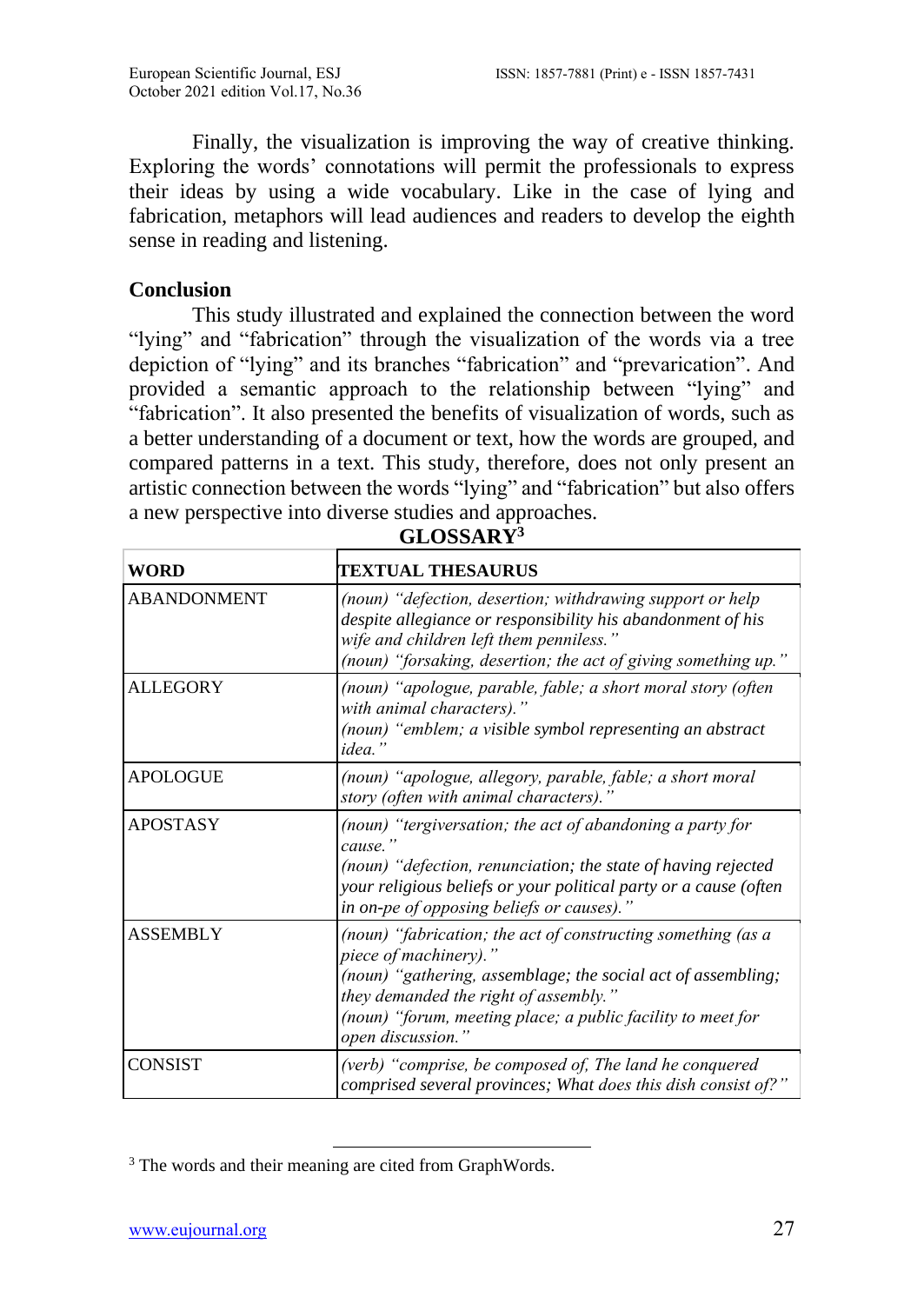|                       | (verb) "dwell, lie, lie in, originate (in), The problems dwell in<br>the social injustices in this country."                                                                                                                                                                                                                                                                                                                                                                                                                                                                                                                                                           |
|-----------------------|------------------------------------------------------------------------------------------------------------------------------------------------------------------------------------------------------------------------------------------------------------------------------------------------------------------------------------------------------------------------------------------------------------------------------------------------------------------------------------------------------------------------------------------------------------------------------------------------------------------------------------------------------------------------|
| <b>DEBUNKING</b>      | (noun) "repudiation the exposure of falseness or<br>pretensions the debunking of religion has been too successful."                                                                                                                                                                                                                                                                                                                                                                                                                                                                                                                                                    |
| <b>DEFAULT</b>        | (noun) "default option; an option that is selected automatically<br>unless an alternative is specified."<br>(noun) "on-perform, nonremittal; loss resulting from failure of<br>a debt to be paid."<br>(noun) "on-perform, nonremittal; act of failing to meet a<br>financial obligation."<br>(verb) "default on; fail to pay up."                                                                                                                                                                                                                                                                                                                                      |
| <b>DEFAULT ON</b>     | (verb) "default, fail to pay up"                                                                                                                                                                                                                                                                                                                                                                                                                                                                                                                                                                                                                                       |
| <b>DEFAULT OPTION</b> | (noun) "default, an option that is selected automatically unless<br>an alternative is specified."                                                                                                                                                                                                                                                                                                                                                                                                                                                                                                                                                                      |
| <b>DEFECTION</b>      | (noun) "desertion, abandonment; withdrawing support or help<br>despite allegiance or responsibility;<br>his abandonment of his wife and children left them penniless."<br>(noun) "apostasy, renunciation; the state of having rejected<br>your religious beliefs or your political party or a cause (often<br>in on-pe of opposing beliefs or causes)."                                                                                                                                                                                                                                                                                                                |
| <b>DESERTION</b>      | (noun) "defection, abandonment;<br>withdrawing support or help despite allegiance or<br>responsibility his abandonment of his wife and children left<br>them penniless."<br>(noun) "forsaking, abandonment; the act of giving something<br>up.                                                                                                                                                                                                                                                                                                                                                                                                                         |
| <b>DODGING</b>        | (noun) "shunning, turning away, avoidance; deliberately<br>avoiding; keeping away from or preventing from happening."<br>(noun) "evasion, escape; on-performance of something<br>distasteful (as by deceit or trickery) that you are supposed to<br>do; his evasion of his clear duty was reprehensible; that<br>escape from the consequences is possible but unattractive."<br>(noun)" scheme, dodge; a statement that evades the question<br>by cleverness or trickery."                                                                                                                                                                                             |
| <b>DWELL</b>          | (verb) "brood, think moodily or anxiously about something."<br>(verb) "harp, come back to, Don't dwell on the past; She is<br>always harping on the same old things."<br>(verb) "live, inhabit, populate, inhabit or live in; be an<br>inhabitant of, People lived in Africa millions of years ago; The<br>people inhabited the islands that are now deserted; this kind of<br>fish dwells near the bottom of the ocean; deer are populating<br>the woods."<br>(verb) "consist, lie, lie in, originate (in),<br>The problems dwell in the social injustices in this country."<br>(verb) "inhabit, exist or be situated within, Strange notions<br>inhabited her mind." |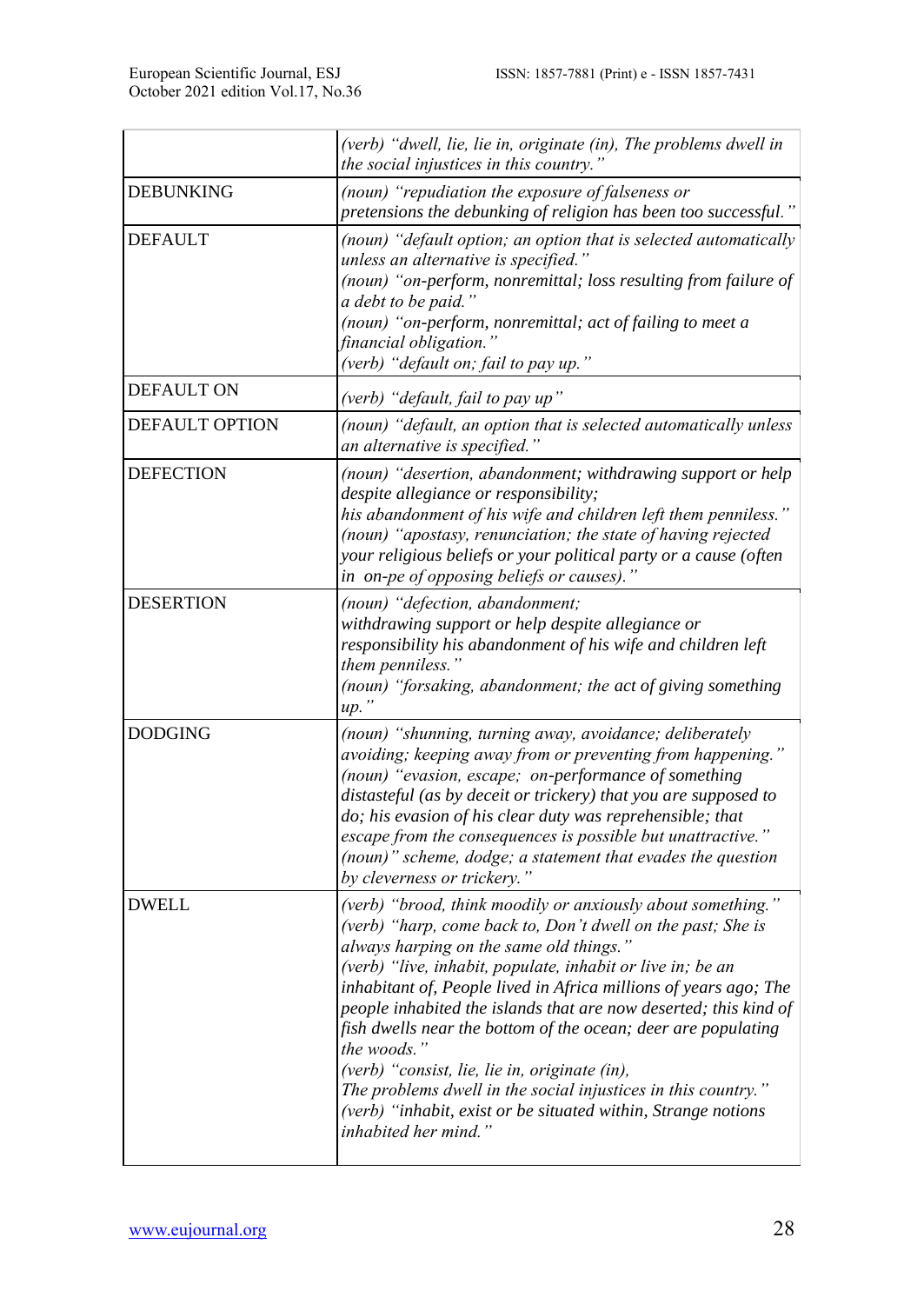| <b>EMBLEM</b>       | (noun) "allegory, a visible symbol representing an abstract<br>idea.'                                                                                                                                                                                                                                                                                                                                                                                                                                                                                                                                                                                              |
|---------------------|--------------------------------------------------------------------------------------------------------------------------------------------------------------------------------------------------------------------------------------------------------------------------------------------------------------------------------------------------------------------------------------------------------------------------------------------------------------------------------------------------------------------------------------------------------------------------------------------------------------------------------------------------------------------|
| <b>EQUIVOCATION</b> | (noun) "tergiversation; falsification by means of vague or<br>ambiguous language."<br>(noun)" evasiveness, prevarication; intentionally vague or<br>ambiguous."<br>(noun) "evasion; a statement that is not literally false but that<br>cleverly avoids an unpleasant truth."                                                                                                                                                                                                                                                                                                                                                                                      |
| <b>ESCAPE</b>       | (noun) "flight, the act of escaping physically, he made his<br>escape from the mental hospital; the canary escaped from its<br>cage; his flight was an indication of his guilt."<br>(noun) "escapism, an inclination to retreat from unpleasant<br>realities through diversion or fantasy romantic novels were her<br>escape from the stress of daily life; his alcohol problem was a<br>form of escapism."<br>(noun) "dodging, evasion, on-performance of something<br>distasteful (as by deceit or trickery) that you are supposed to<br>do his evasion of his clear duty was reprehensible; that escape<br>from the consequences is possible but unattractive." |
| <b>EVASION</b>      | (noun) "dodging, escape; on-performance of something<br>distasteful (as by deceit or trickery) that you are supposed to<br>do; his evasion of his clear duty was reprehensible; that<br>escape from the consequences is possible but unattractive."<br>(noun)" on-perform; the deliberate act of failing to pay<br>money; his evasion of all his creditors; he was indicted for<br>non-payment."<br>(noun) "equivocation; a statement that is not literally false but<br>that cleverly avoids an unpleasant truth."                                                                                                                                                |
| <b>EVASIVENESS</b>  | (noun) "equivocation, prevarication ; intentionally vague or<br>ambiguous."                                                                                                                                                                                                                                                                                                                                                                                                                                                                                                                                                                                        |
| <b>FABLE</b>        | (noun) "legend, fable; a story about mythical or supernatural<br>beings or events."<br>(noun) "apologue,<br>allegory, parable, fable; a short moral story (often with animal<br>characters)."<br>(noun) "fable, fabrication, fiction; a<br>deliberately false or improbable account."                                                                                                                                                                                                                                                                                                                                                                              |
| <b>FABRICATION</b>  | (noun) "prevarication, lying, the deliberate act of deviating<br>from the truth."<br>(noun)<br>"assembly; the act of constructing something (as a piece of<br>machinery)."<br>(noun)<br>"manufacture, manufacturing; the act of making something (a<br>product) from raw materials the synthesis and fabrication of<br>single crystals; an improvement in the manufacture of<br>explosives; manufacturing is vital to Great Britain."<br>(noun) "fictionalisation, fictionalization; writing in a fictional<br>form.'<br>(noun) "fable,<br>fiction; a deliberately false or improbable account."                                                                   |
| <b>FICTION</b>      | (noun) "fiction; a literary work based on the imagination and<br>not necessarily on fact."<br>(noun) "fable,                                                                                                                                                                                                                                                                                                                                                                                                                                                                                                                                                       |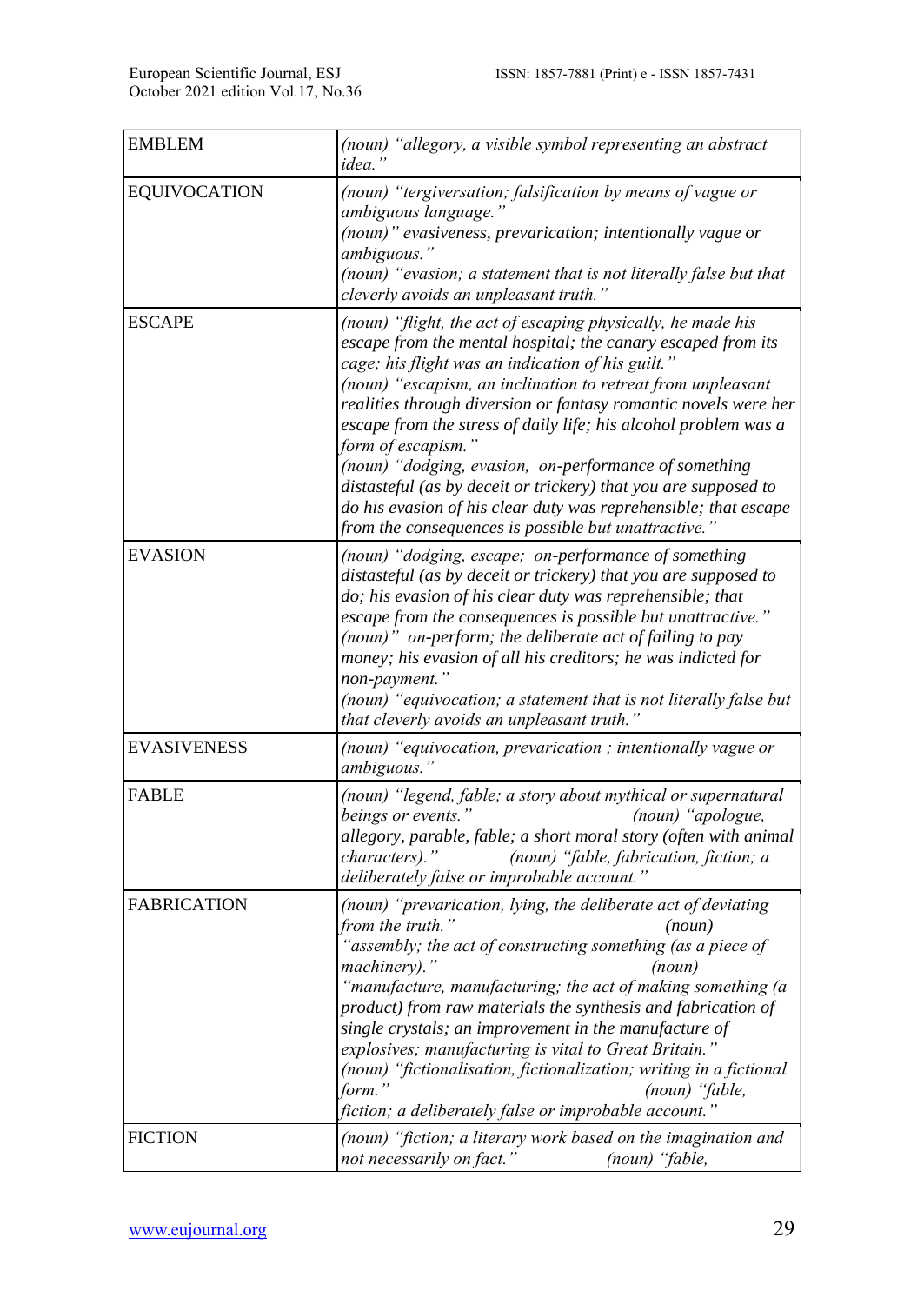|                         | fabrication, fiction; a deliberately false or improbable<br>account.'                                                                                                                                                                                                                                                                                                                                                                                                                                                                                                                                                                                                                                                                           |
|-------------------------|-------------------------------------------------------------------------------------------------------------------------------------------------------------------------------------------------------------------------------------------------------------------------------------------------------------------------------------------------------------------------------------------------------------------------------------------------------------------------------------------------------------------------------------------------------------------------------------------------------------------------------------------------------------------------------------------------------------------------------------------------|
| <b>FICTIONALISATION</b> | (noun) "fabrication, fictionalization; writing in a fictional<br>form."<br>(noun)<br>"fictionalization; a literary work based partly or wholly on<br>fact but written as if it were fiction."                                                                                                                                                                                                                                                                                                                                                                                                                                                                                                                                                   |
| <b>FORGOING</b>         | (noun) "renunciation, forswearing; the act of renouncing;<br>sacrificing or giving up or surrendering (a possession or right<br>or title or privilege etc.)."                                                                                                                                                                                                                                                                                                                                                                                                                                                                                                                                                                                   |
| <b>FORSWEARING</b>      | (noun) "renunciation, forgoing; the act of renouncing;<br>sacrificing or giving up or surrendering (a possession or right<br>or title or privilege etc.)."                                                                                                                                                                                                                                                                                                                                                                                                                                                                                                                                                                                      |
| <b>LIE</b>              | (noun) "prevarication, a statement that deviates from or<br>perverts the truth."<br>$(noun)$ "Lie,<br>Trygve Halvden Lie, Trygve Lie, Norwegian diplomat who was<br>the first Secretary General of the United Nations (1896-<br>1968)."<br>(verb) "lie down, assume a reclining<br>position lie down on the bed until you feel better."<br>(verb) "dwell, consist, lie in, originate (in)The problems dwell<br>in the social injustices in this country."<br>(verb) "rest, have a place in relation to something else. The<br>fate of Bosnia lies in the hands of the West; The responsibility<br>rests with the Allies."                                                                                                                       |
| <b>LIE DOWN</b>         | (verb) "lie, assume a reclining position lie down on the bed<br>until you feel better."                                                                                                                                                                                                                                                                                                                                                                                                                                                                                                                                                                                                                                                         |
| <b>LIE IN</b>           | (verb) "dwell, consist, lie, originate (in), The problems dwell<br>in the social injustices in this country."                                                                                                                                                                                                                                                                                                                                                                                                                                                                                                                                                                                                                                   |
| <b>LYING</b>            | (noun) "fabrication, prevarication; the deliberate act of<br>deviating from the truth.".                                                                                                                                                                                                                                                                                                                                                                                                                                                                                                                                                                                                                                                        |
| <b>MANUFACTURE</b>      | (noun) "industry the organized action of making of goods and<br>services for sale;<br>American industry is making increased use of computers to<br>control production."<br>(noun) "fabrication, manufacturing; the act of making<br>something (a product) from raw materials;<br>the synthesis and fabrication of single crystals;<br>an improvement in the manufacture of explosives;<br>manufacturing is vital to Great Britain."<br>(verb) "cook up, fabricate, invent, make up; make up<br>something artificial or untrue."<br>(verb) "construct, fabricate; put together out of artificial or<br>natural components or parts; the company fabricates plastic<br>chairs; They manufacture small toys; He manufactured a<br>popular cereal." |
| <b>MANUFACTURING</b>    | (noun) "fabrication, manufacture; the act of making something<br>(a product) from raw materials; the synthesis and fabrication                                                                                                                                                                                                                                                                                                                                                                                                                                                                                                                                                                                                                  |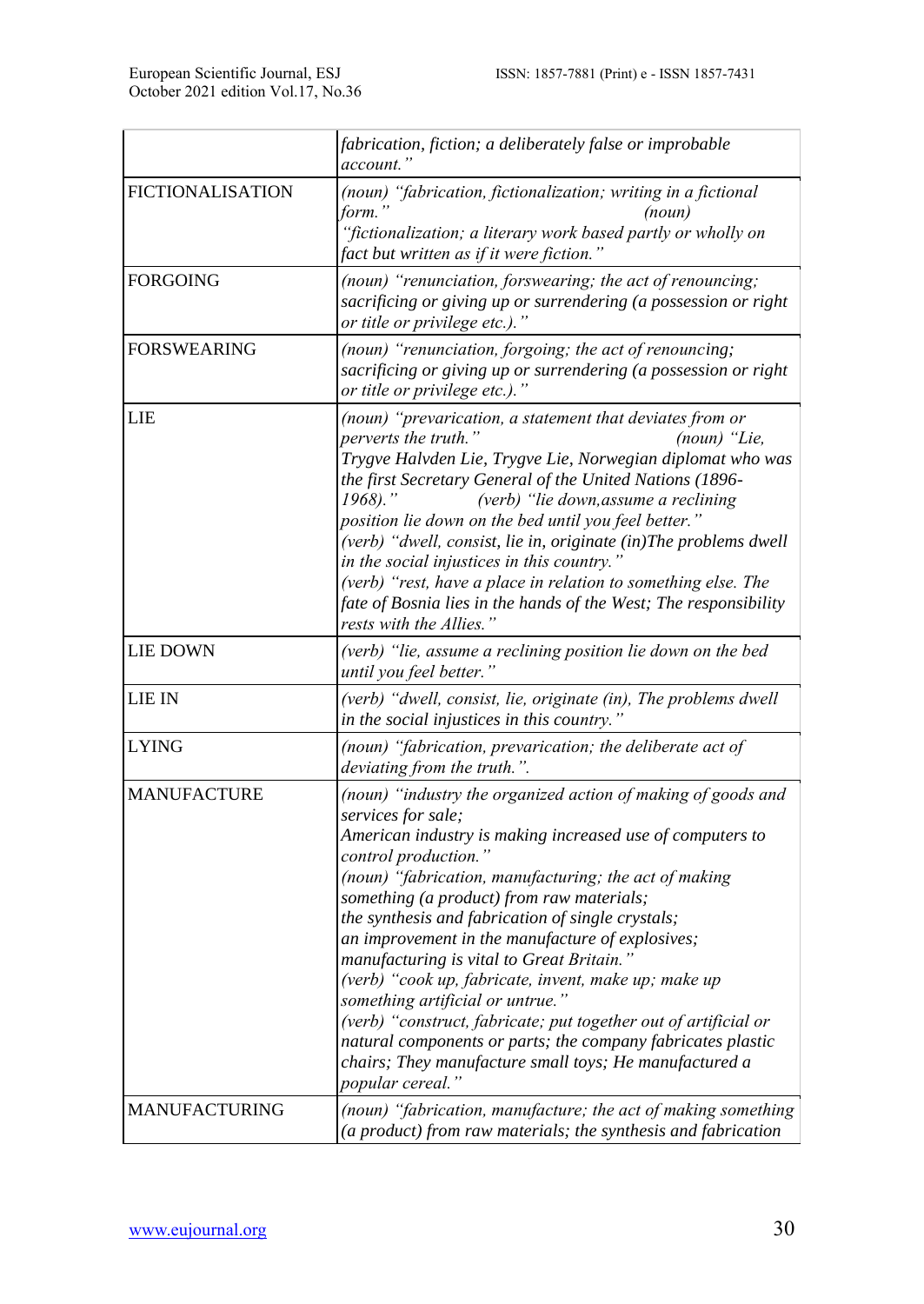|                      | of single crystals; an improvement in the manufacture of<br>explosives; manufacturing is vital to Great Britain."                                                                                                                                                                                                                              |
|----------------------|------------------------------------------------------------------------------------------------------------------------------------------------------------------------------------------------------------------------------------------------------------------------------------------------------------------------------------------------|
| NONPAYMENT           | (noun) "evasion; the deliberate act of failing to pay money; his<br>evasion of all his creditors; he was indicted for non-payment."<br>(noun) "default, nonremittal; loss resulting from failure of a<br>debt to be paid."<br>(noun) "default, nonremittal; act of failing to meet a financial<br>obligation."                                 |
| <b>NONREMITTAL</b>   | (noun) "default, on-perform; loss resulting from failure of a<br>debt to be paid."<br>(noun)" default, on-perform; act of failing to meet a financial<br>obligation."                                                                                                                                                                          |
| <b>PARABLE</b>       | (noun)" apologue, allegory, fable; a short moral story (often<br>with animal characters).'                                                                                                                                                                                                                                                     |
| <b>PREVARICATION</b> | (noun) "fabrication, prevarication, lying;<br>the deliberate act of deviating from the truth."<br>(noun) "equivocation, evasiveness, prevarication; intentionally<br>vague or ambiguous."<br>(noun)" prevarication, lie; a statement that deviates from or<br>perverts the truth.                                                              |
| <b>RENOUNCEMENT</b>  | (noun) "renouncement, renunciation; an act (spoken or<br>written) declaring that something is surrendered or<br>disowned.'                                                                                                                                                                                                                     |
| <b>RENUNCIATION</b>  | (noun) "forgoing, forswearing; the act of renouncing;<br>sacrificing or giving up or surrendering (a possession or right<br>or title or privilege etc.)."<br>(noun) "repudiation; rejecting or disowning or disclaiming as<br>invalid; Congressional repudiation of the treaty that the<br>President had negotiated.'<br>(noun) "renouncement; |
|                      | an act (spoken or written) declaring that something is<br>surrendered or disowned."<br>(noun) "apostasy, defection; the state of having rejected your<br>religious beliefs or your political party or a cause (often in<br>on-pe of opposing beliefs or causes)."                                                                              |
| <b>RENOUNCEMENT</b>  | (noun) "renouncement, renunciation; an act (spoken or<br>written) declaring that something is surrendered or<br>disowned."                                                                                                                                                                                                                     |
| <b>REPUDIATION</b>   | (noun) "debunking; the exposure of falseness or pretensions;<br>the debunking of religion has been too successful."<br>(noun) "renunciation; rejecting or disowning or disclaiming<br>as invalid; Congressional repudiation of the treaty that the<br>President had negotiated."                                                               |
| <b>REST</b>          | (noun) "relaxation, repose, ease, freedom from activity (work<br>or strain or responsibility), took his repose by the swimming<br>pool."                                                                                                                                                                                                       |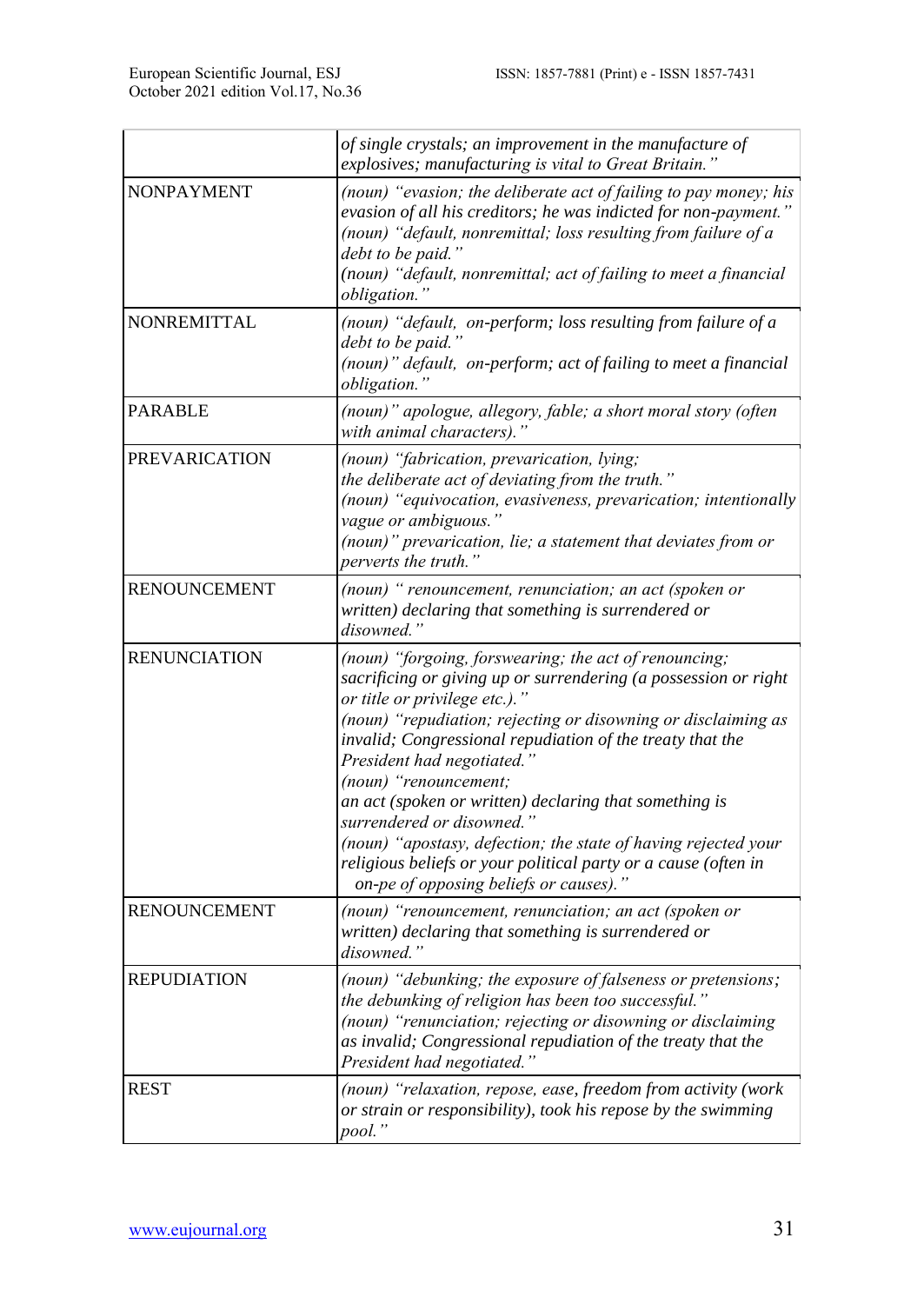|                           | (noun) "balance, residual, residue, residuum, remainder,<br>something left after other parts have been taken away, there<br>was no remainder; he threw away the rest; he took what he<br>wanted and I got the balance."<br>(noun) "sleep, quietus, eternal rest, eternal sleep, euphemisms<br>for death (based on an analogy between lying in a bed and in a<br>tomb), she was laid to rest beside her husband; they had to put<br>their family pet to sleep."<br>(noun) "respite, rest period, relief, a pause for relaxation,<br>people actually accomplish more when they take time for short<br>rests."<br>(verb) "remain, stay, stay the same; remain in a certain state,<br>The dress remained wet after repeated attempts to dry it; rest<br>assured; stay alone; He remained unmoved by her tears; The<br>bad weather continued for another week."<br>(verb) "take a breather, breathe, catch one's breath, take a<br>short break from one's activities in order to relax".<br>(verb) "pillow, rest on or as if on a pillow, pillow your head."<br>(verb) "roost, perch, sit, as on a branch, The birds perched<br>high in the tree."<br>(verb) "repose, reside, be inherent or innate in;"<br>(verb) "lie, have a place in relation to something else, The fate<br>of Bosnia lies in the hands of the West; The responsibility rests<br>with the Allies." |
|---------------------------|--------------------------------------------------------------------------------------------------------------------------------------------------------------------------------------------------------------------------------------------------------------------------------------------------------------------------------------------------------------------------------------------------------------------------------------------------------------------------------------------------------------------------------------------------------------------------------------------------------------------------------------------------------------------------------------------------------------------------------------------------------------------------------------------------------------------------------------------------------------------------------------------------------------------------------------------------------------------------------------------------------------------------------------------------------------------------------------------------------------------------------------------------------------------------------------------------------------------------------------------------------------------------------------------------------------------------------------------------------------------|
| <b>TERGIVERSATION</b>     | (noun)" apostasy; the act of abandoning a party for cause."<br>(noun) "equivocation; falsification by means of vague or<br>ambiguous language.'                                                                                                                                                                                                                                                                                                                                                                                                                                                                                                                                                                                                                                                                                                                                                                                                                                                                                                                                                                                                                                                                                                                                                                                                                    |
| <b>TRYGVE HALVDEN LIE</b> | (noun) "Lie, Trygve Halvden Lie, Trygve Lie, Norwegian<br>diplomat who was the first Secretary General of the United<br>Nations (1896-1968)."                                                                                                                                                                                                                                                                                                                                                                                                                                                                                                                                                                                                                                                                                                                                                                                                                                                                                                                                                                                                                                                                                                                                                                                                                      |
| <b>TRYGVE LIE</b>         | (noun) "Lie, Trygve Halvden Lie, Trygve Lie, Norwegian<br>diplomat who was the first Secretary General of the United<br>Nations (1896-1968)."                                                                                                                                                                                                                                                                                                                                                                                                                                                                                                                                                                                                                                                                                                                                                                                                                                                                                                                                                                                                                                                                                                                                                                                                                      |

#### **References:**

- 1. Brandner, Raphaela. (2019). A Tribute to Tony Buzan, the Inventor of Mind Maps. *Focus.* ([https://www.mindmeister.com/blog/tony-buzan-tribute/\)](https://www.mindmeister.com/blog/tony-buzan-tribute/) Downloaded at: 09/07/2021
- 2. Buzan, Tony. (2018). Mind Map Mastery. *Watkins Media Limited.* Downloaded at: 09/07/2021
- 3. Egre, P. and Benjamin Icard. (2018). *Lying and Vagueness.* [\(https://semanticsarchive.net/Archive/TZjY2Q4N/egre\\_icard\\_lying\\_v](https://semanticsarchive.net/Archive/TZjY2Q4N/egre_icard_lying_vagueness.pdf) [agueness.pdf\)](https://semanticsarchive.net/Archive/TZjY2Q4N/egre_icard_lying_vagueness.pdf) Downloaded at: 10/05/2021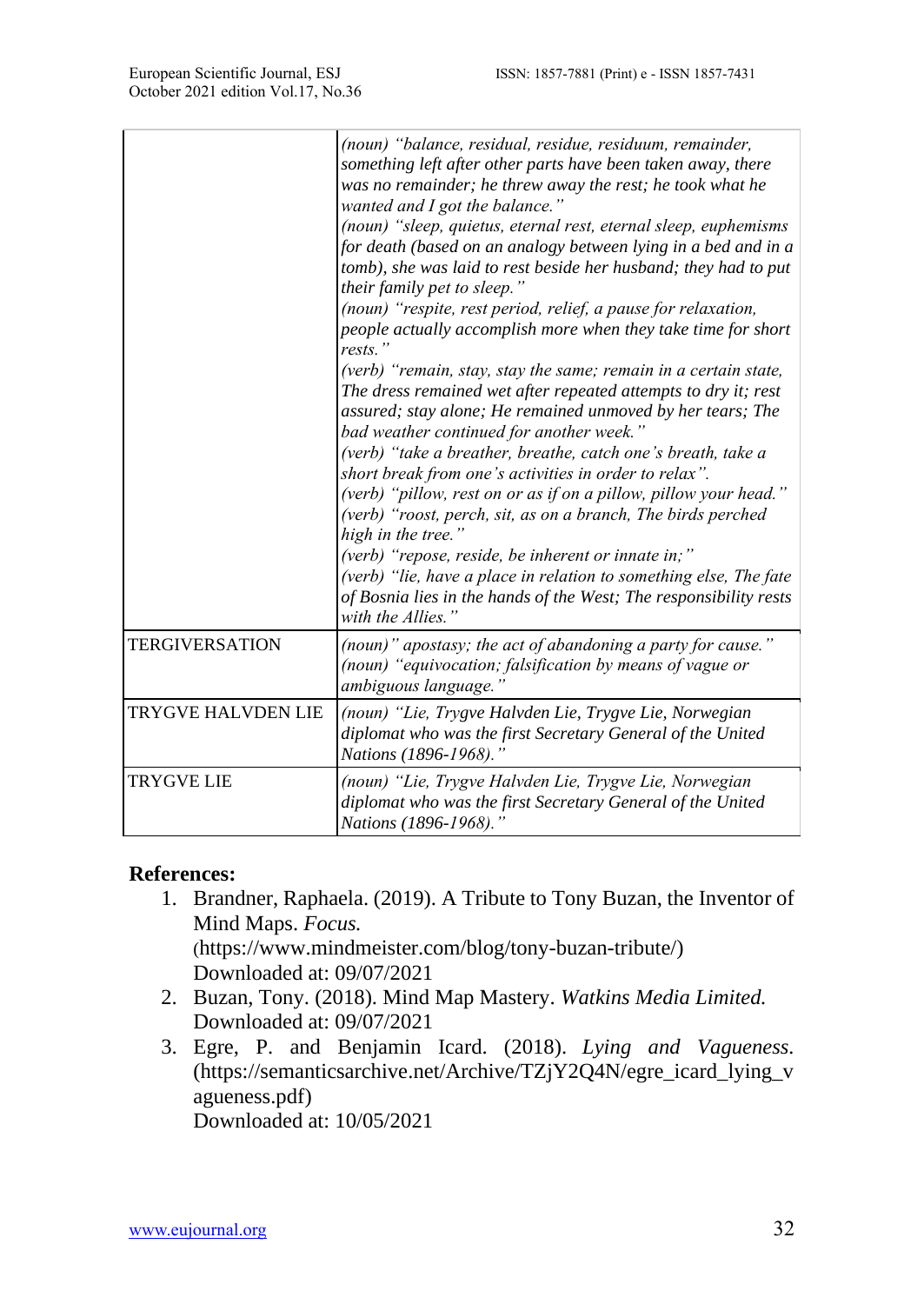- 4. Elhoseiny, M. and Ahmed Elgammal. (2014). Text to Multi-level MindMaps: A New Way for Interactive Visualization and Summarization of Natural Language Text. *ArXiv,* 1408 (1031). ([https://www.semanticscholar.org/paper/Text-to-Multi-level-](https://www.semanticscholar.org/paper/Text-to-Multi-level-MindMaps%3A-A-New-Way-for-and-of-Elhoseiny-Elgammal/87022c6ea456d88413a69103af303eb6e39fb173)[MindMaps%3A-A-New-Way-for-and-of-Elhoseiny-](https://www.semanticscholar.org/paper/Text-to-Multi-level-MindMaps%3A-A-New-Way-for-and-of-Elhoseiny-Elgammal/87022c6ea456d88413a69103af303eb6e39fb173)[Elgammal/87022c6ea456d88413a69103af303eb6e39fb173\)](https://www.semanticscholar.org/paper/Text-to-Multi-level-MindMaps%3A-A-New-Way-for-and-of-Elhoseiny-Elgammal/87022c6ea456d88413a69103af303eb6e39fb173) Downloaded at: 10/05/2021
- 5. Coleman, L. and Paul Kay. (1981). *Prototype Semantics. The English Verb "lie".* ([http://www1.icsi.berkeley.edu/~kay/Lie.Coleman&Kay.pdf\)](http://www1.icsi.berkeley.edu/~kay/Lie.Coleman&Kay.pdf) Downloaded at: 10/05/2021
- 6. GraphWords. Free English dictionary and thesaurus. [\(https://graphwords.com/\)](https://graphwords.com/) Visited at: 05/02/2021
- 7. Güneri, F. and Gülrenk Hayırcıl. (2021). What are The Recent Questions of Public about Workplace?. *International Journal of Current Science Research and Review.* 04 (3). Downloaded at: 24/02/2021
- 8. Heer, Jeffrey. (2009). Data Visualization. [\(https://courses.cs.washington.edu/courses/cse512/16sp/lectures/CSE](https://courses.cs.washington.edu/courses/cse512/16sp/lectures/CSE512-Text.pdf) [512-Text.pdf\)](https://courses.cs.washington.edu/courses/cse512/16sp/lectures/CSE512-Text.pdf) Visited at: 08/07/2021
- 9. Karim, R. A. and Abdul Ghani Abu. (2016). Brainstorming Approach and Mind Mapping in Writing Activity. *Proceedings of the 1stEnglish Education International Conference (EEIC) in conjunction with the 2ndReciprocal Graduate Research Symposium (RGRS) of the Consortium of Asia-Pacific Education Universities (CAPEU) between Sultan Idris Education University and Syiah Kuala University*. Banda Aceh, Indonesia.

([https://www.researchgate.net/publication/316138865\\_BRAINSTOR](https://www.researchgate.net/publication/316138865_BRAINSTORMING_APPROACH_AND_MIND_MAPPING_IN_WRITING_ACTIVITY) [MING\\_APPROACH\\_AND\\_MIND\\_MAPPING\\_IN\\_WRITING\\_AC](https://www.researchgate.net/publication/316138865_BRAINSTORMING_APPROACH_AND_MIND_MAPPING_IN_WRITING_ACTIVITY) [TIVITY\)](https://www.researchgate.net/publication/316138865_BRAINSTORMING_APPROACH_AND_MIND_MAPPING_IN_WRITING_ACTIVITY)

Downloaded at: 06/10/2021

- 10. MonkeyLearn. Best Free Word Visualization Tools. [\(https://monkeylearn.com/blog/word-visualization/\)](https://monkeylearn.com/blog/word-visualization/) Visited at: 08/01/2021
- 11. Paranyushkin, D. (2019).*Generating Insight Using Text Network Analysis*. Conference (WWW '19). San Francisco, USA. ([https://www.researchgate.net/publication/333067492\\_InfraNodus\\_G](https://www.researchgate.net/publication/333067492_InfraNodus_Generating_Insight_Using_Text_Network_Analysis) [enerating\\_Insight\\_Using\\_Text\\_Network\\_Analysis\)](https://www.researchgate.net/publication/333067492_InfraNodus_Generating_Insight_Using_Text_Network_Analysis) Downloaded at: 05/10/2021